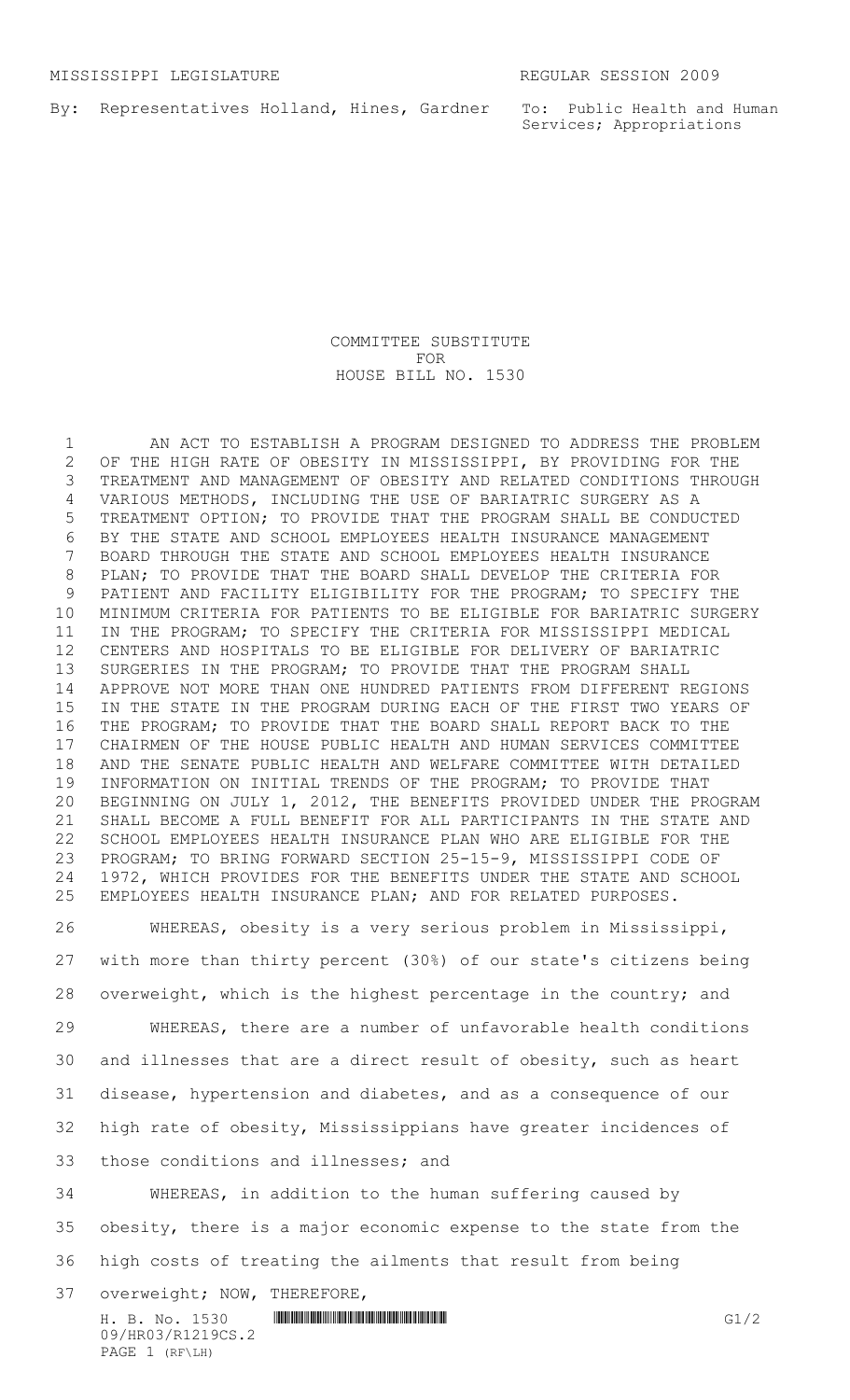BE IT ENACTED BY THE LEGISLATURE OF THE STATE OF MISSISSIPPI: **SECTION 1.** (1) There is established a program designed to address the problem of the high rate of obesity in Mississippi, by providing for the treatment and management of obesity and related conditions through various methods, including, but not limited to, the use of bariatric surgery as a treatment option. The program shall be conducted by the State and School Employees Health Insurance Management Board (the "board") through the State and School Employees Health Insurance Plan as provided in this section.

 (2) The board shall develop the criteria for patient and facility eligibility for the program, which shall include, but not be limited to, the American Association of Clinical Endocrinologists, The Obesity Society, and American Society for Metabolic & Bariatric Surgery (AACE/TOS/ASMBS) Guidelines for Clinical Practice for the Perioperative Nutritional, Metabolic, and Nonsurgical Support of the Bariatric Surgery Patient.

 (3) The criteria for patients to be eligible for bariatric surgery in the program shall include, but not be limited to:

 (a) A body mass index (BMI) of greater than forty (40), or greater than thirty-five (35) with two (2) co-morbidities such as diabetes, hypertension, gastroesophageal reflux disease (GERD), sleep apnea or asthma;

 (b) Participation in the State and School Employees 62 Health Insurance Plan for at least one (1) year; and

 (c) Two (2) weight loss attempts documented with the patient's primary practitioner, using methods such as Weight Watchers, the Atkins diet, the South Beach diet or Sugar Busters, that have shown multiple attempts at sustained weight loss failure.

 (4) The criteria for Mississippi medical centers and hospitals to be eligible for delivery of bariatric surgeries in the program shall be as follows:

H. B. No. 1530 **. HENDER SHELL AND SHELL AND SHELL AND SHELL AND SHELL AND SHELL AND SHELL AND SHELL AND SHELL AND SHELL AND SHELL AND SHELL AND SHELL AND SHELL AND SHELL AND SHELL AND SHELL AND SHELL AND SHELL AND SHELL A** 09/HR03/R1219CS.2 PAGE 2 (RF\LH)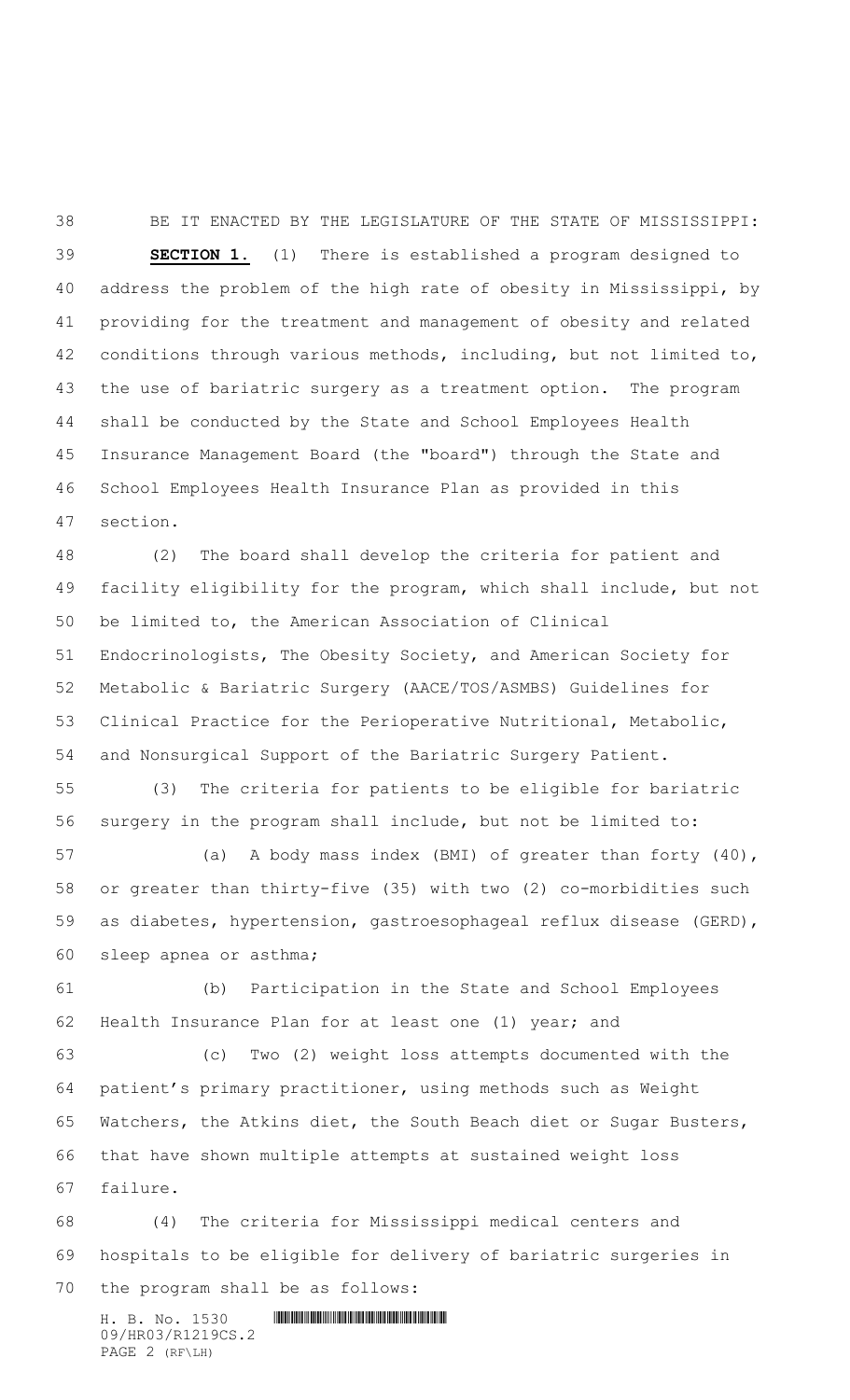(a) Must be a nationally designated Center of Excellence, or must have reached the criteria for that designation and have the application awaiting approval and accepted by the board as sufficient; (b) Must meet other criteria developed by the board; and (c) Must have all the critical post-surgical patient support in place including, but not limited to: (i) A nutritionist/dietician for patient access; 80 (ii) Individual and group support meetings; (iii) Development of personalized weight loss 82 goals and management/support for lifelong life style changes; and 83 (iv) A physical activity component. (5) During the first year, the program shall approve not more than one hundred (100) patients from different regions in the state in the program based on the guidelines developed by the board. During the second year, the program shall approve not more than an additional one hundred (100) patients from different regions in the state in the program based on the same guidelines. At the end of the first two (2) years, the board shall report back to the Chairmen of the House Public Health and Human Services Committee and the Senate Public Health and Welfare Committee with detailed information on initial trends of the program. The required information shall include, but not be limited to: (a) Pre-surgical prescription costs for each patient 96 associated with obesity and its co-morbidities; (b) Post-surgical prescription cost reductions 98 associated with each patient's improved medical co-morbidities; (c) Co-morbidities documented before surgery and the resolution or improvement of those co-morbidities after surgery including, but not limited to:

H. B. No. 1530 \*HR03/R1219CS.2\* 09/HR03/R1219CS.2 PAGE 3 (RF\LH)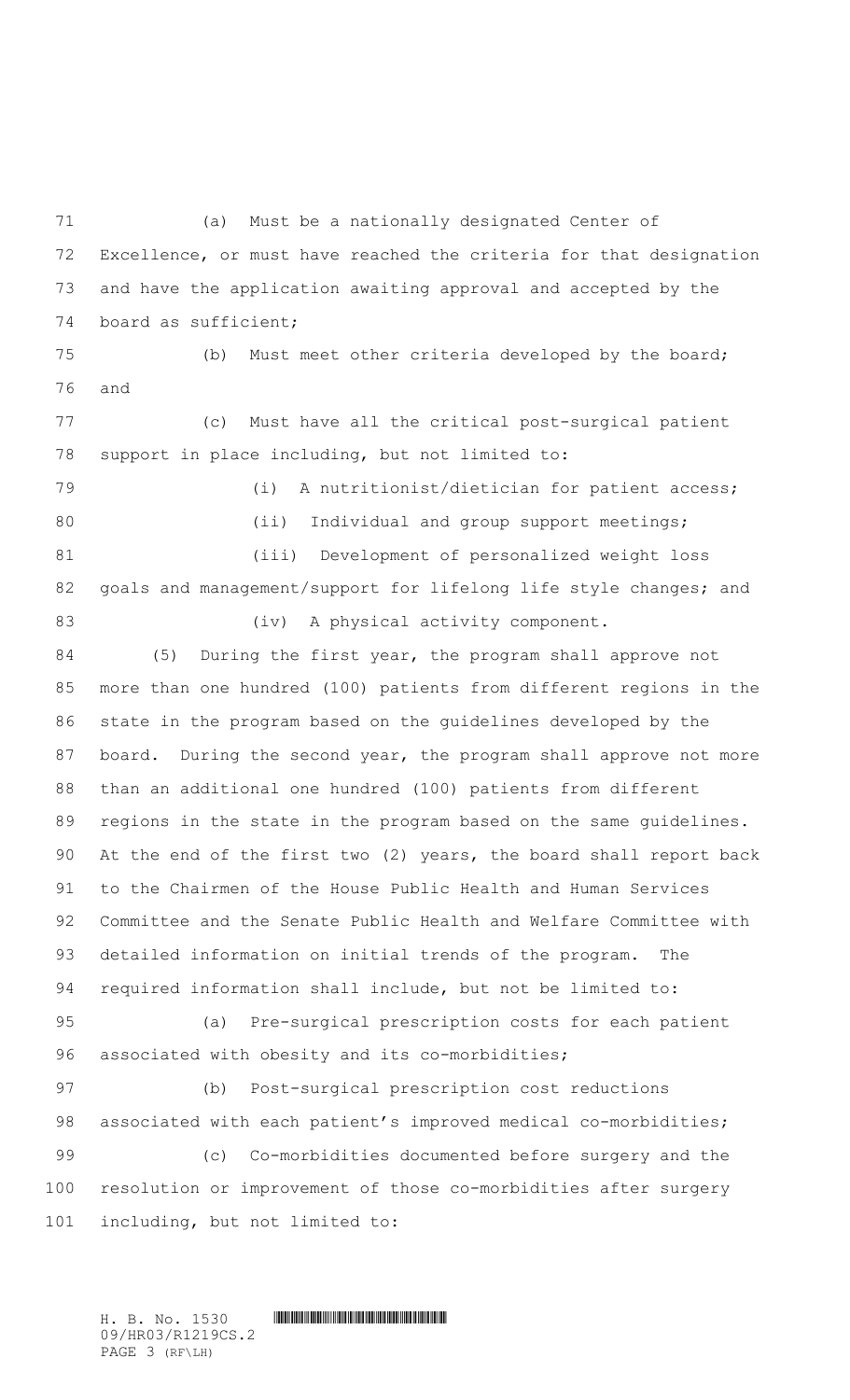(i) Drug cost (expect to see a reduction or elimination of drug therapy as the co-morbid conditions improve/resolve as weight loss is achieved);

 (ii) Each patient serves as his or her own control, by comparing health care costs in the preceding two (2) years (while obese, and with co-morbid conditions) and then post surgery; and

 (iii) Productivity (expect to see increased productivity, such as less absenteeism and improved quality of work) that can be translated to cost savings in the total picture, not just health care dollars.

 (6) To insure the least initial cost to the state in the first two (2) years of implementation of the program, seventy-five percent (75%) to eighty-five percent (85%) of participants should be eligible for lap bands or other gastric banding.

 (7) Beginning on July 1, 2012, the benefits provided under this program shall become a full benefit for all participants in the State and School Employees Health Insurance Plan who are eligible for the program.

 (8) This section shall stand repealed on July 1, 2012. **SECTION 2.** Section 25-15-9, Mississippi Code of 1972, is brought forward as follows:

 **[Through June 30 of the year in which Section 25-11-143 becomes effective as provided in subsection (1) of Section 25-11-143, this section shall read as follows:]**

 25-15-9. (1) (a) The board shall design a plan of health insurance for state employees that provides benefits for semiprivate rooms in addition to other incidental coverages that the board deems necessary. The amount of the coverages shall be in such reasonable amount as may be determined by the board to be adequate, after due consideration of current health costs in Mississippi. The plan shall also include major medical benefits in such amounts as the board determines. The board is also

H. B. No. 1530 **. HENDER SHELL AND SHELL AND SHELL AND SHELL AND SHELL AND SHELL AND SHELL AND SHELL AND SHELL AND SHELL AND SHELL AND SHELL AND SHELL AND SHELL AND SHELL AND SHELL AND SHELL AND SHELL AND SHELL AND SHELL A** 09/HR03/R1219CS.2 PAGE 4 (RF\LH)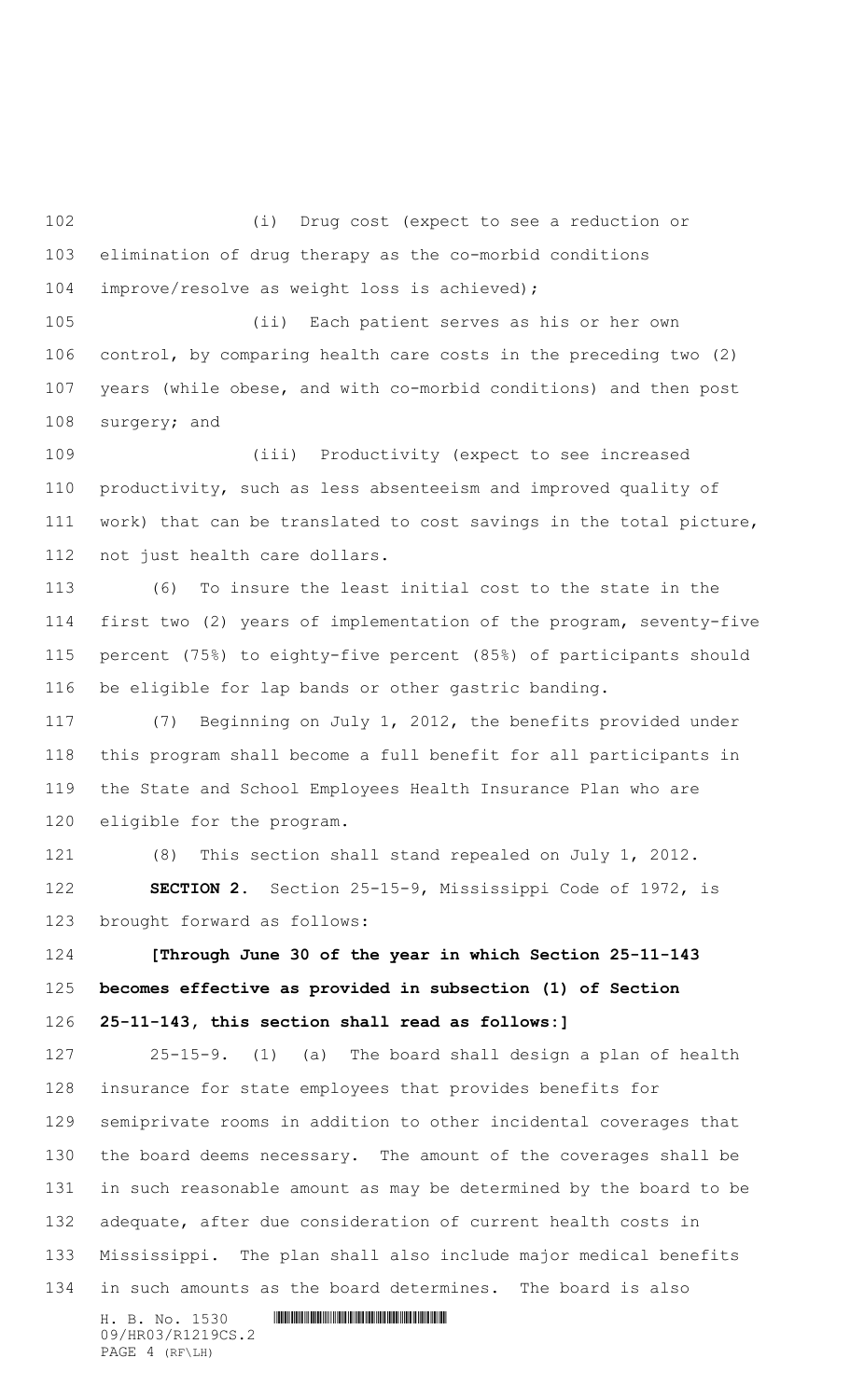H. B. No. 1530 **. HENDER SHELL AND SHELL AND SHELL AND SHELL AND SHELL AND SHELL AND SHELL AND SHELL AND SHELL AND SHELL AND SHELL AND SHELL AND SHELL AND SHELL AND SHELL AND SHELL AND SHELL AND SHELL AND SHELL AND SHELL A**  authorized to accept bids for such alternate coverage and optional benefits as the board deems proper. Any contract for alternative coverage and optional benefits shall be awarded by the board after it has carefully studied and evaluated the bids and selected the best and most cost-effective bid. The board may reject all of the bids; however, the board shall notify all bidders of the rejection and shall actively solicit new bids if all bids are rejected. The board may employ or contract for such consulting or actuarial services as may be necessary to formulate the plan, and to assist the board in the preparation of specifications and in the process of advertising for the bids for the plan. Those contracts shall be solicited and entered into in accordance with Section 25-15-5. The board shall keep a record of all persons, agents and corporations who contract with or assist the board in preparing and developing the plan. The board in a timely manner shall provide copies of this record to the members of the advisory council created in this section and those legislators, or their designees, who may attend meetings of the advisory council. The board shall provide copies of this record in the solicitation of bids for the administration or servicing of the self-insured program. Each person, agent or corporation that, during the previous fiscal year, has assisted in the development of the plan or employed or compensated any person who assisted in the development of the plan, and that bids on the administration or servicing of the plan, shall submit to the board a statement accompanying the bid explaining in detail its participation with the development of the plan. This statement shall include the amount of compensation paid by the bidder to any such employee during the previous fiscal year. The board shall make all such information available to the members of the advisory council and those legislators, or their designees, who may attend meetings of the advisory council before any action is taken by the board on the bids submitted. The failure of any bidder to fully and

09/HR03/R1219CS.2 PAGE 5 (RF\LH)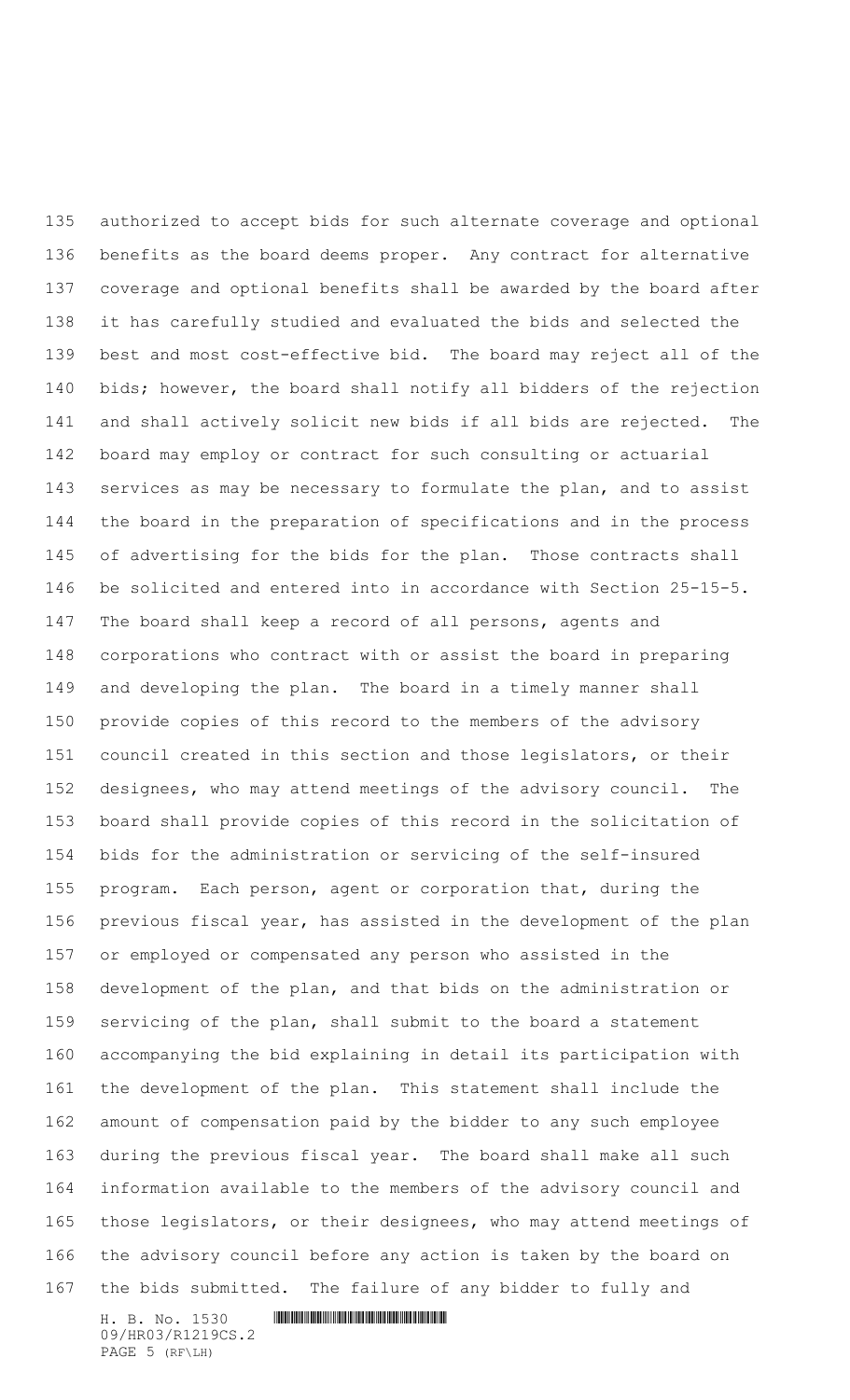accurately comply with this paragraph shall result in the rejection of any bid submitted by that bidder or the cancellation of any contract executed when the failure is discovered after the acceptance of that bid. The board is authorized to promulgate rules and regulations to implement the provisions of this subsection.

 The board shall develop plans for the insurance plan authorized by this section in accordance with the provisions of Section 25-15-5.

 Any corporation, association, company or individual that contracts with the board for the third-party claims administration of the self-insured plan shall prepare and keep on file an explanation of benefits for each claim processed. The explanation of benefits shall contain such information relative to each processed claim that the board deems necessary, and, at a minimum, each explanation shall provide the claimant's name, claim number, provider number, provider name, service dates, type of services, amount of charges, amount allowed to the claimant and reason codes. The information contained in the explanation of benefits shall be available for inspection upon request by the board. The board shall have access to all claims information utilized in the issuance of payments to employees and providers.

H. B. No. 1530 **. HENDER SHELL AND SHELL AND SHELL AND SHELL AND SHELL AND SHELL AND SHELL AND SHELL AND SHELL AND SHELL AND SHELL AND SHELL AND SHELL AND SHELL AND SHELL AND SHELL AND SHELL AND SHELL AND SHELL AND SHELL A**  (b) There is created an advisory council to advise the board in the formulation of the State and School Employees Health Insurance Plan. The council shall be composed of the State Insurance Commissioner, or his designee, an employee-representative of the institutions of higher learning 195 appointed by the board of trustees thereof, an employee-representative of the Department of Transportation 197 appointed by the director thereof, an employee-representative of the State Tax Commission appointed by the Commissioner of Revenue, an employee-representative of the Mississippi Department of Health appointed by the State Health Officer, an employee-representative

09/HR03/R1219CS.2 PAGE 6 (RF\LH)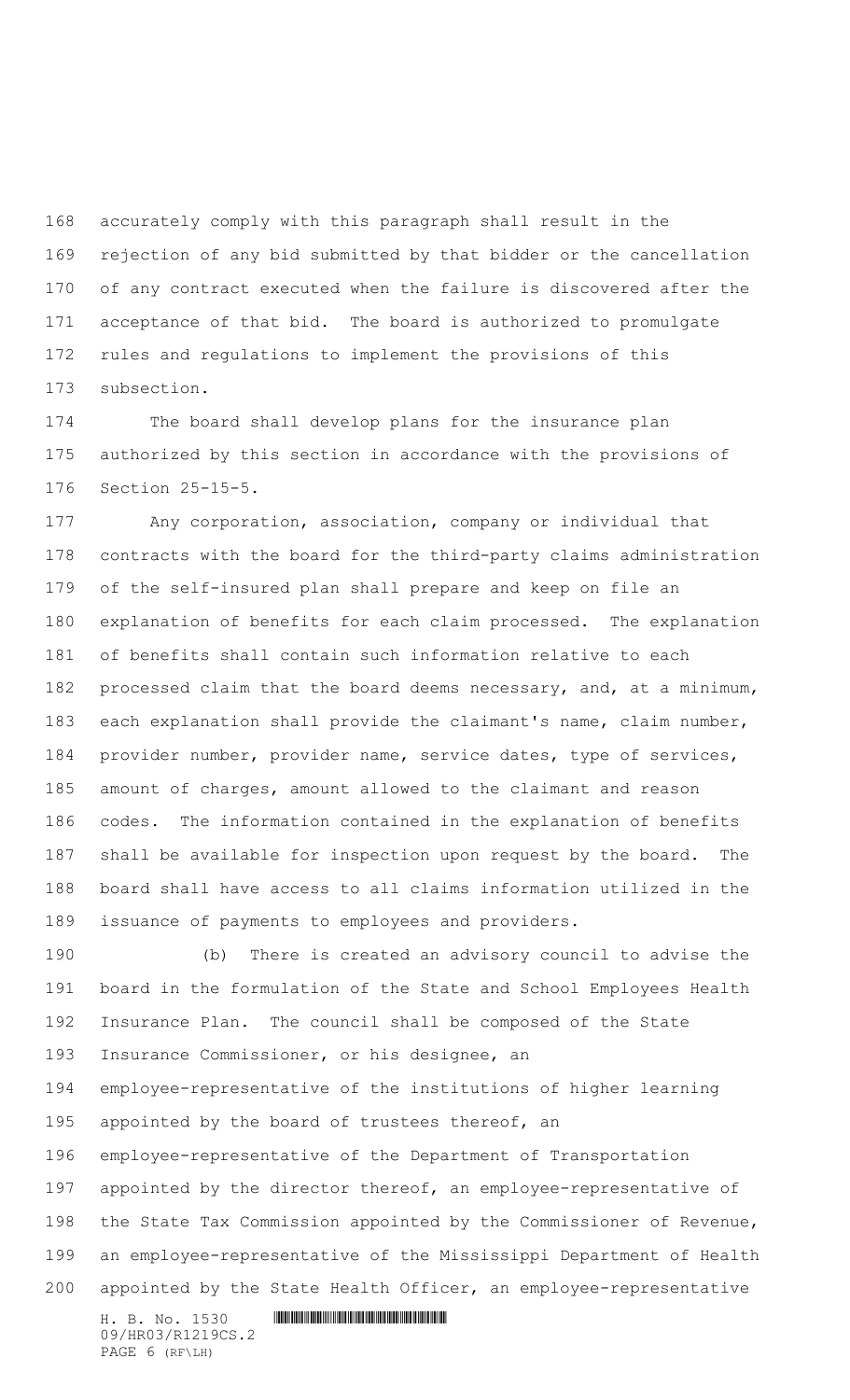of the Mississippi Department of Corrections appointed by the Commissioner of Corrections, and an employee-representative of the Department of Human Services appointed by the Executive Director of Human Services, two (2) certificated public school administrators appointed by the State Board of Education, two (2) certificated classroom teachers appointed by the State Board of Education, a noncertificated school employee appointed by the State Board of Education and a community/junior college employee appointed by the State Board for Community and Junior Colleges. The Lieutenant Governor may designate the Secretary of the Senate, the Chairman of the Senate Appropriations Committee, the Chairman of the Senate Education Committee and the Chairman of the

 Senate Insurance Committee, and the Speaker of the House of Representatives may designate the Clerk of the House, the Chairman of the House Appropriations Committee, the Chairman of the House Education Committee and the Chairman of the House Insurance Committee, to attend any meeting of the State and School Employees Insurance Advisory Council. The appointing authorities may designate an alternate member from their respective houses to serve when the regular designee is unable to attend the meetings of the council. Those designees shall have no jurisdiction or vote on any matter within the jurisdiction of the council. For attending meetings of the council, the legislators shall receive per diem and expenses, which shall be paid from the contingent expense funds of their respective houses in the same amounts as provided for committee meetings when the Legislature is not in session; however, no per diem and expenses for attending meetings of the council will be paid while the Legislature is in session. No per diem and expenses will be paid except for attending meetings of the council without prior approval of the proper committee in their respective houses.

 (c) No change in the terms of the State and School Employees Health Insurance Plan may be made effective unless the

H. B. No. 1530 **. HENDER SHELL AND SHELL AND SHELL AND SHELL AND SHELL AND SHELL AND SHELL AND SHELL AND SHELL AND SHELL AND SHELL AND SHELL AND SHELL AND SHELL AND SHELL AND SHELL AND SHELL AND SHELL AND SHELL AND SHELL A** 09/HR03/R1219CS.2 PAGE 7 (RF\LH)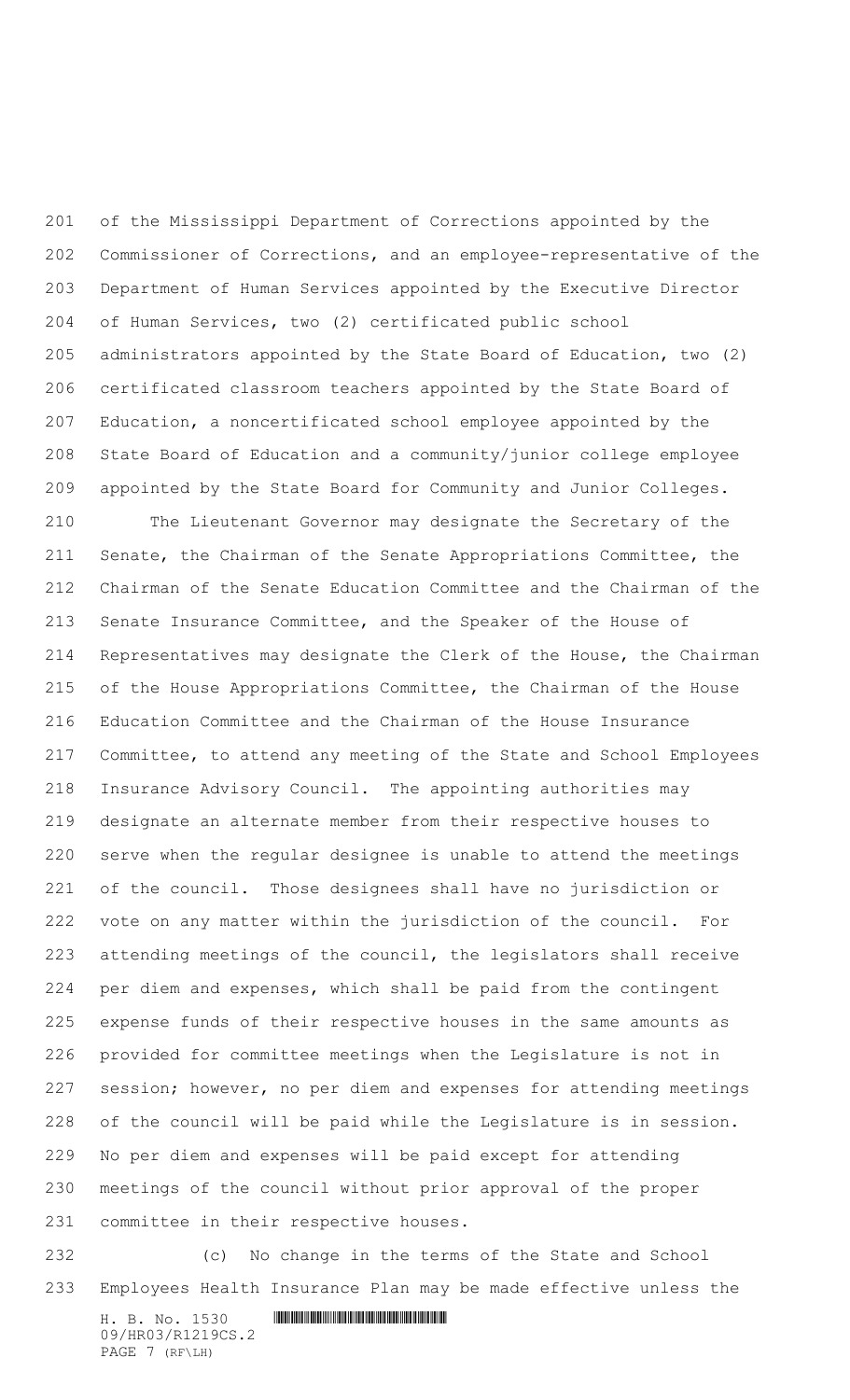board, or its designee, has provided notice to the State and School Employees Health Insurance Advisory Council and has called a meeting of the council at least fifteen (15) days before the effective date of the change. If the State and School Employees Health Insurance Advisory Council does not meet to advise the board on the proposed changes, the changes to the plan shall become effective at such time as the board has informed the council that the changes shall become effective.

 (d) **Medical benefits for retired employees and dependents under age sixty-five (65) years and not eligible for Medicare benefits**. For employees who retire before July 1, 2005, and for employees retiring due to work-related disability under the Public Employees' Retirement System, the same health insurance coverage as for all other active employees and their dependents shall be available to retired employees and all dependents under age sixty-five (65) years who are not eligible for Medicare benefits, the level of benefits to be the same level as for all other active participants. For employees who retire on or after July 1, 2005, and not retiring due to work-related disability under the Public Employees' Retirement System, the same health insurance coverage as for all other active employees and their dependents shall be available to those retiring employees and all dependents under age sixty-five (65) years who are not eligible for Medicare benefits only if the retiring employees were participants in the State and School Employees Health Insurance Plan for four (4) years or more before their retirement, the level of benefits to be the same level as for all other active participants. This section will apply to those employees who retire due to one hundred percent (100%) medical disability as well as those employees electing early retirement.

 (e) **Medical benefits for retired employees and dependents over age sixty-five (65) years or otherwise eligible for Medicare benefits.** For employees who retire before July 1,

H. B. No. 1530 **. HENDER SHELL AND SHELL AND SHELL AND SHELL AND SHELL AND SHELL AND SHELL AND SHELL AND SHELL AND SHELL AND SHELL AND SHELL AND SHELL AND SHELL AND SHELL AND SHELL AND SHELL AND SHELL AND SHELL AND SHELL A** 09/HR03/R1219CS.2 PAGE 8 (RF\LH)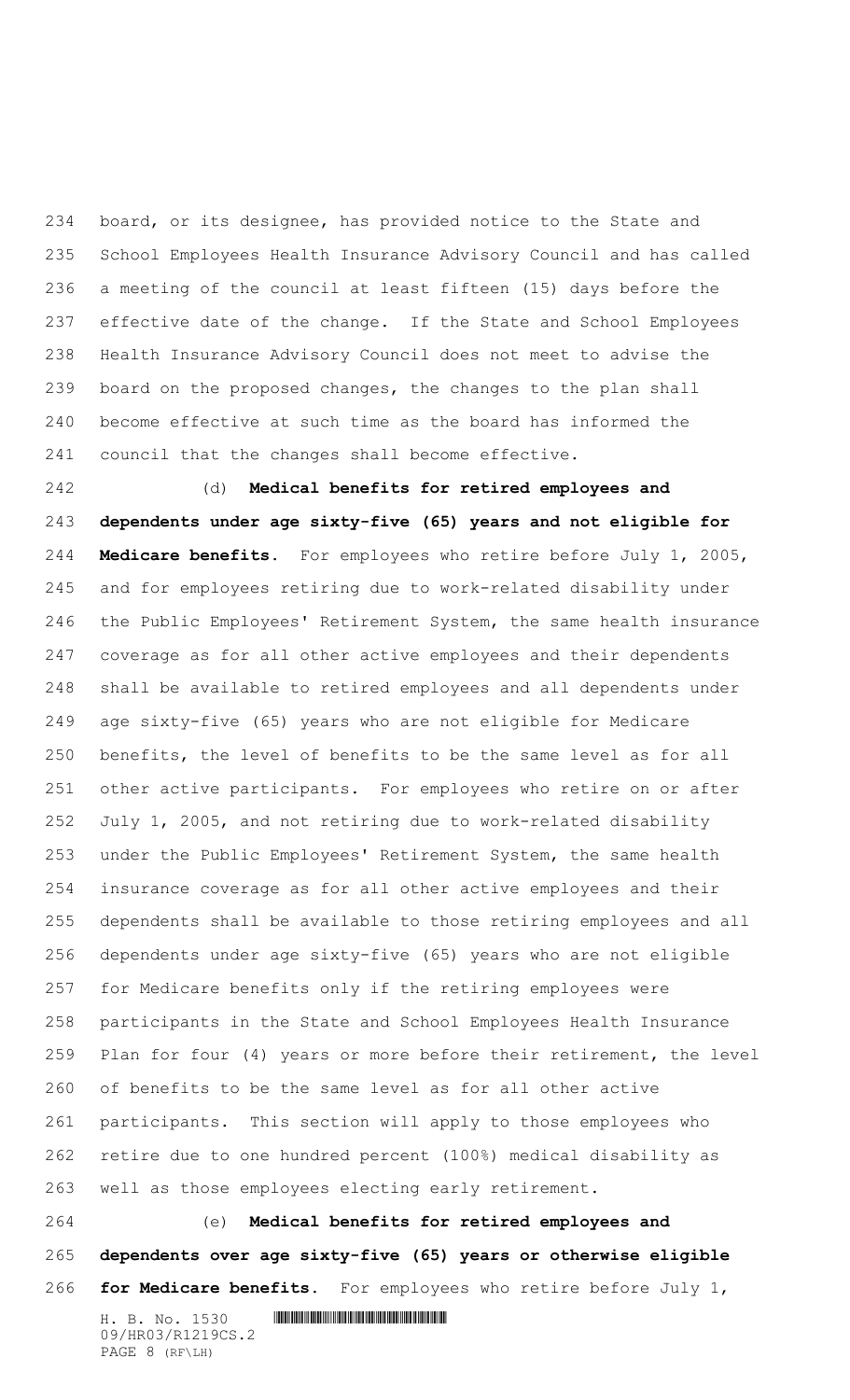2005, and for employees retiring due to work-related disability under the Public Employees' Retirement System, the health insurance coverage available to retired employees over age sixty-five (65) years or otherwise eligible for Medicare benefits, and all dependents over age sixty-five (65) years or otherwise eligible for Medicare benefits, shall be the major medical coverage. For employees retiring on or after July 1, 2005, and not retiring due to work-related disability under the Public Employees' Retirement System, the health insurance coverage described in this paragraph (e) shall be available to those retiring employees only if they were participants in the State and School Employees Health Insurance Plan for four (4) years or more and are over age sixty-five (65) years or otherwise eligible for Medicare benefits, and to all dependents over age sixty-five (65) years or otherwise eligible for Medicare benefits. Benefits shall be reduced by Medicare benefits as though the Medicare benefits were the base plan.

 All covered individuals shall be assumed to have full 285 Medicare coverage, Parts A and B; and any Medicare payments under both Parts A and B shall be computed to reduce benefits payable under this plan.

 (f) Lifetime maximum: The lifetime maximum amount of benefits payable under the health insurance plan for each participant is Two Million Dollars (\$2,000,000.00).

 (2) Nonduplication of benefits--reduction of benefits by Title XIX benefits: When benefits would be payable under more than one (1) group plan, benefits under those plans will be coordinated to the extent that the total benefits under all plans will not exceed the total expenses incurred.

 Benefits for hospital or surgical or medical benefits shall be reduced by any similar benefits payable in accordance with Title XIX of the Social Security Act or under any amendments thereto, or any implementing legislation.

H. B. No. 1530 **. HENDER SHELL AND SHELL AND SHELL AND SHELL AND SHELL AND SHELL AND SHELL AND SHELL AND SHELL AND SHELL AND SHELL AND SHELL AND SHELL AND SHELL AND SHELL AND SHELL AND SHELL AND SHELL AND SHELL AND SHELL A** 09/HR03/R1219CS.2 PAGE 9 (RF\LH)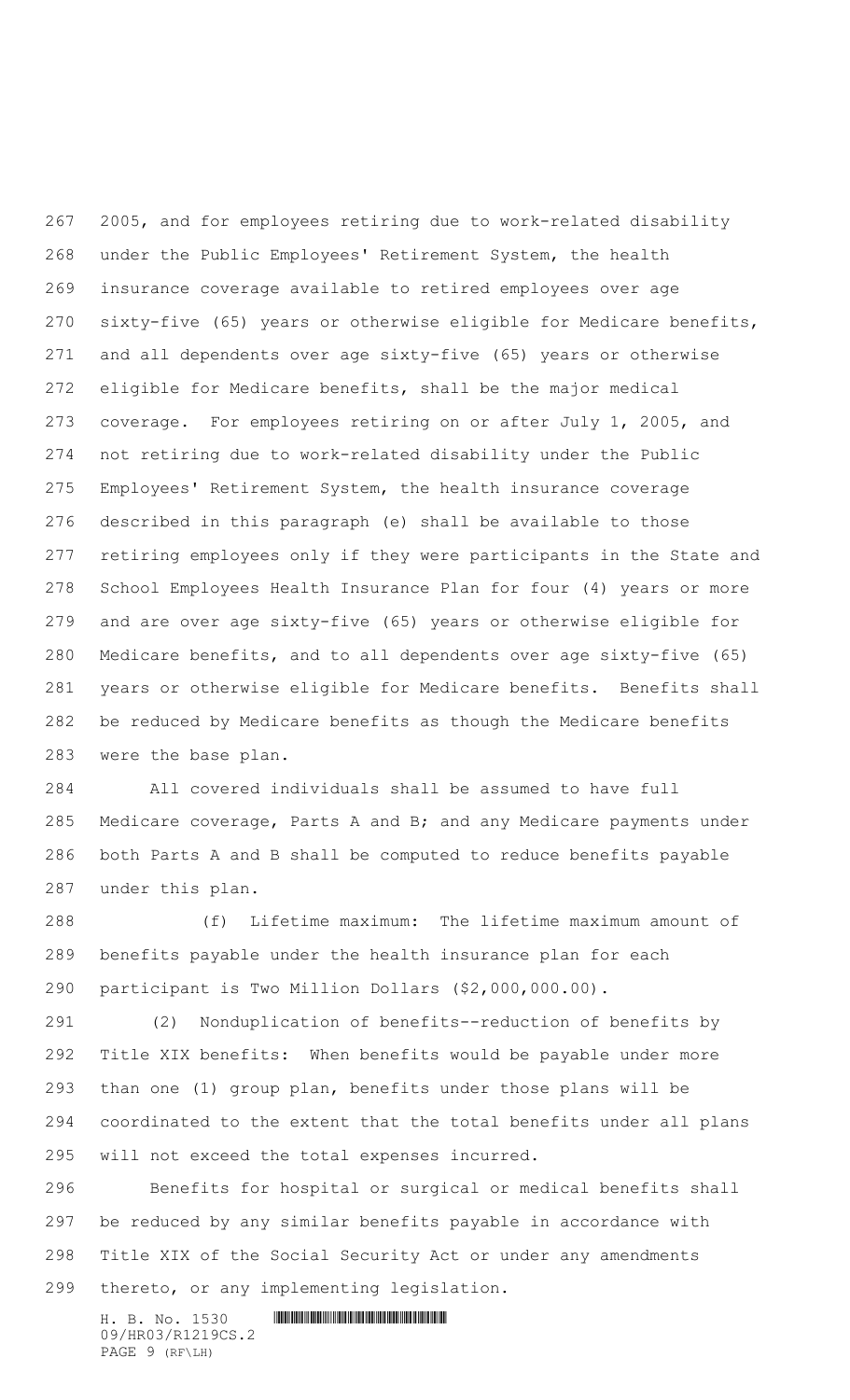Benefits for hospital or surgical or medical benefits shall be reduced by any similar benefits payable by workers'

compensation.

 (3) (a) Schedule of life insurance benefits--group term: The amount of term life insurance for each active employee of a department, agency or institution of the state government shall not be in excess of One Hundred Thousand Dollars (\$100,000.00), or twice the amount of the employee's annual wage to the next highest One Thousand Dollars (\$1,000.00), whichever may be less, but in no case less than Thirty Thousand Dollars (\$30,000.00), with a like amount for accidental death and dismemberment on a twenty-four-hour basis. The plan will further contain a premium waiver provision if a covered employee becomes totally and permanently disabled before age sixty-five (65) years. Employees retiring after June 30, 1999, shall be eligible to continue life insurance coverage in an amount of Five Thousand Dollars (\$5,000.00), Ten Thousand Dollars (\$10,000.00) or Twenty Thousand Dollars (\$20,000.00) into retirement.

H. B. No. 1530 \*HR03/R1219CS.2\* (b) Effective October 1, 1999, schedule of life insurance benefits--group term: The amount of term life insurance for each active employee of any school district, community/junior college, public library or university-based program authorized under Section 37-23-31 for deaf, aphasic and emotionally disturbed children or any regular nonstudent bus driver shall not be in excess of One Hundred Thousand Dollars (\$100,000.00), or twice the amount of the employee's annual wage to the next highest One Thousand Dollars (\$1,000.00), whichever may be less, but in no case less than Thirty Thousand Dollars (\$30,000.00), with a like amount for accidental death and dismemberment on a twenty-four-hour basis. The plan will further contain a premium waiver provision if a covered employee of any school district, community/junior college, public library or university-based program authorized under Section 37-23-31 for deaf, aphasic and

09/HR03/R1219CS.2 PAGE 10 (RF\LH)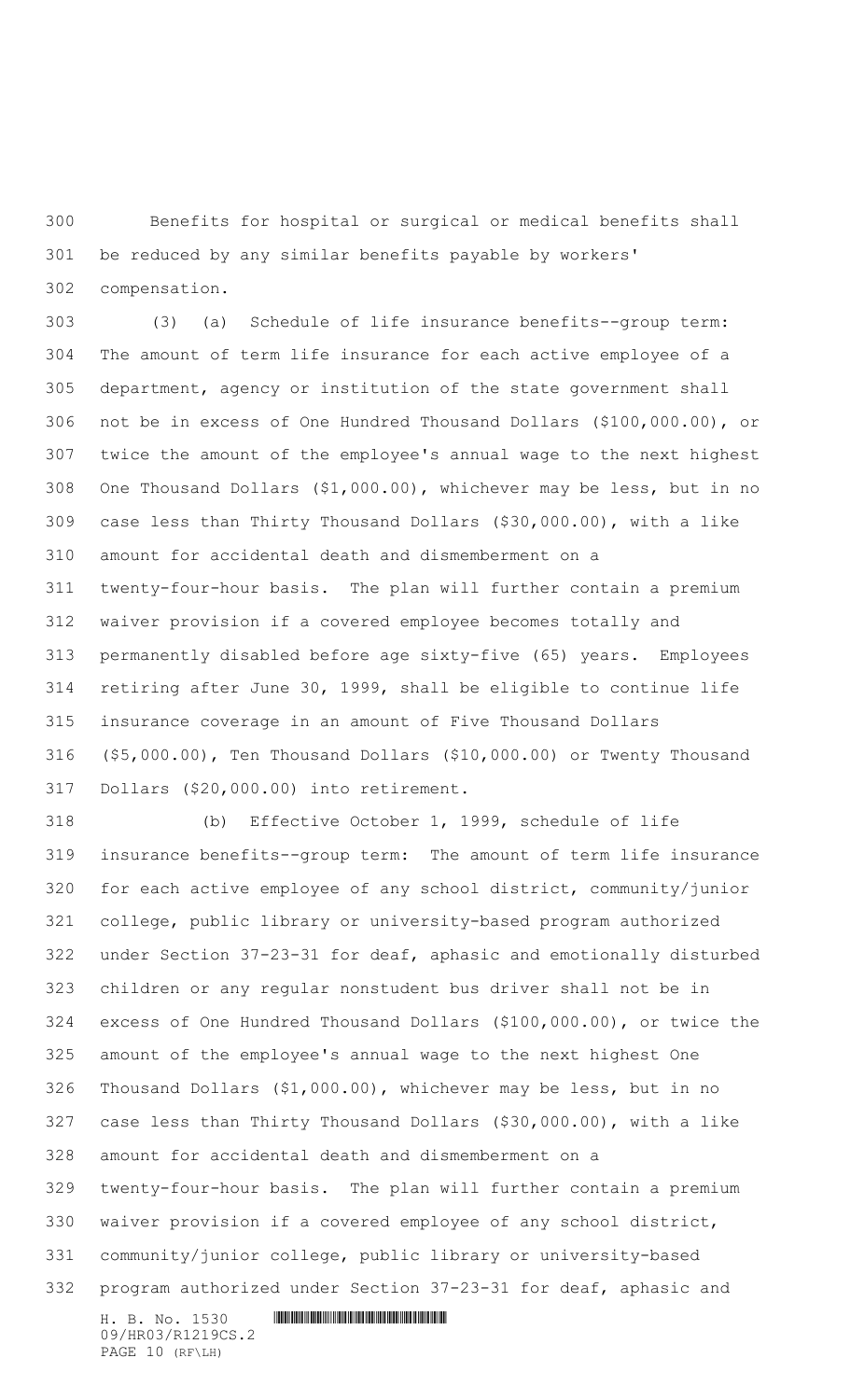emotionally disturbed children or any regular nonstudent bus driver becomes totally and permanently disabled before age sixty-five (65) years. Employees of any school district, community/junior college, public library or university-based program authorized under Section 37-23-31 for deaf, aphasic and emotionally disturbed children or any regular nonstudent bus driver retiring after September 30, 1999, shall be eligible to continue life insurance coverage in an amount of Five Thousand Dollars (\$5,000.00), Ten Thousand Dollars (\$10,000.00) or Twenty Thousand Dollars (\$20,000.00) into retirement.

 (4) Any eligible employee who on March 1, 1971, was participating in a group life insurance program that has provisions different from those included in this article and for which the State of Mississippi was paying a part of the premium may, at his discretion, continue to participate in that plan. The employee shall pay in full all additional costs, if any, above the minimum program established by this article. Under no circumstances shall any individual who begins employment with the state after March 1, 1971, be eligible for the provisions of this subsection.

 (5) The board may offer medical savings accounts as defined in Section 71-9-3 as a plan option.

 (6) Any premium differentials, differences in coverages, discounts determined by risk or by any other factors shall be uniformly applied to all active employees participating in the insurance plan. It is the intent of the Legislature that the state contribution to the plan be the same for each employee throughout the state.

 (7) On October 1, 1999, any school district, community/junior college district or public library may elect to remain with an existing policy or policies of group life insurance with an insurance company approved by the State and School Employees Health Insurance Management Board, in lieu of

H. B. No. 1530 **. HENDER SHELL AND SHELL AND SHELL AND SHELL AND SHELL AND SHELL AND SHELL AND SHELL AND SHELL AND SHELL AND SHELL AND SHELL AND SHELL AND SHELL AND SHELL AND SHELL AND SHELL AND SHELL AND SHELL AND SHELL A** 09/HR03/R1219CS.2 PAGE 11 (RF\LH)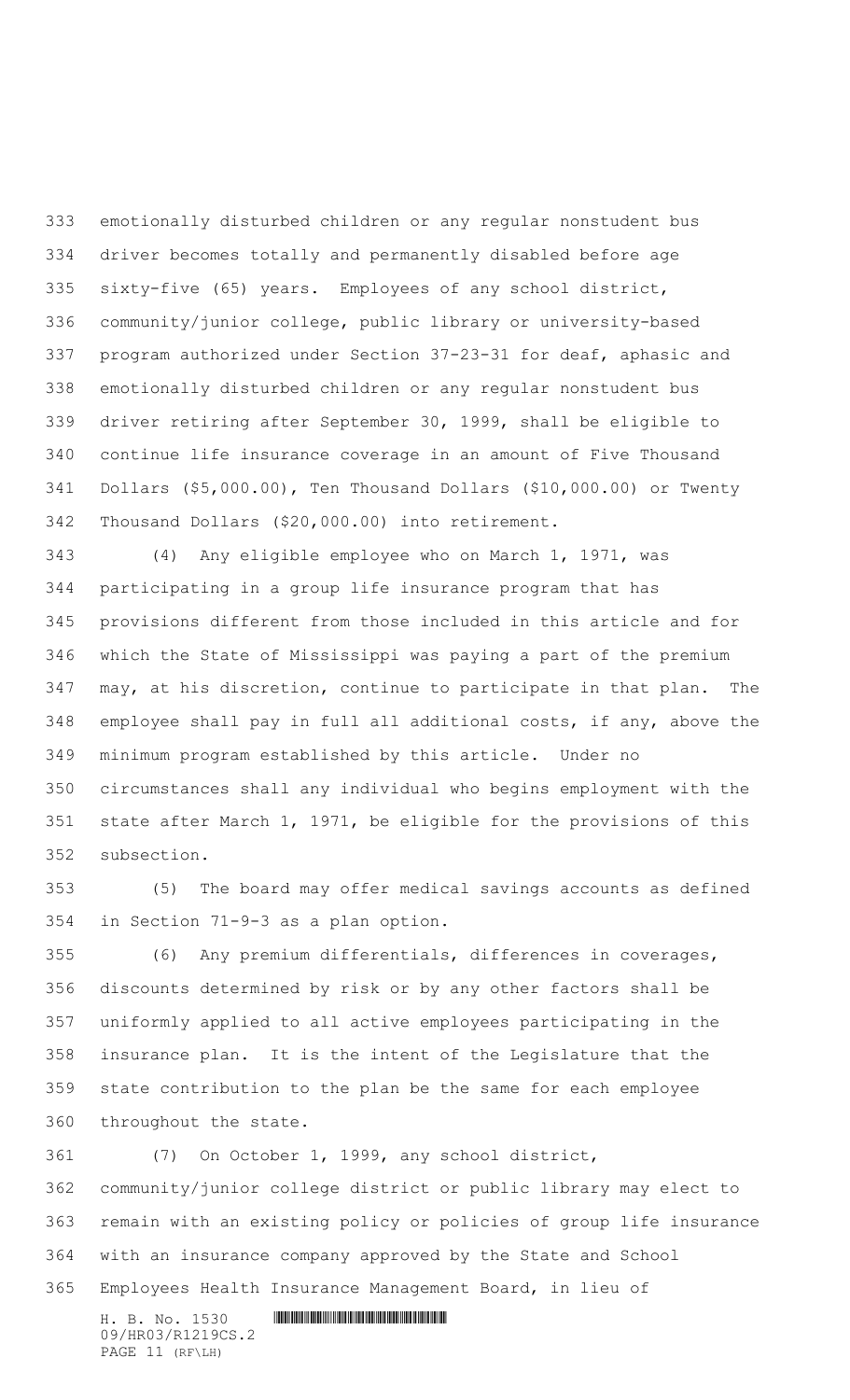participation in the State and School Life Insurance Plan. On or after July 1, 2004, until October 1, 2004, any school district, community/junior college district or public library may elect to choose a policy or policies of group life insurance existing on October 1, 1999, with an insurance company approved by the State and School Employees Health Insurance Management Board in lieu of participation in the State and School Life Insurance Plan. The state's contribution of up to fifty percent (50%) of the active employee's premium under the State and School Life Insurance Plan may be applied toward the cost of coverage for full-time employees participating in the approved life insurance company group plan. For purposes of this subsection (7), "life insurance company group plan" means a plan administered or sold by a private insurance company. After October 1, 1999, the board may assess charges in addition to the existing State and School Life Insurance Plan rates to such employees as a condition of enrollment in the State and School Life Insurance Plan. In order for any life insurance company group plan to be approved by the State and School Employees Health Insurance Management Board under this subsection (7), it shall meet the following criteria:

 (a) The insurance company offering the group life insurance plan shall be rated "A-" or better by A.M. Best state insurance rating service and be licensed as an admitted carrier in the State of Mississippi by the Mississippi Department of Insurance.

 (b) The insurance company group life insurance plan shall provide the same life insurance, accidental death and dismemberment insurance and waiver of premium benefits as provided in the State and School Life Insurance Plan.

 (c) The insurance company group life insurance plan shall be fully insured, and no form of self-funding life insurance by the company shall be approved.

H. B. No. 1530 \*HR03/R1219CS.2\* 09/HR03/R1219CS.2 PAGE 12 (RF\LH)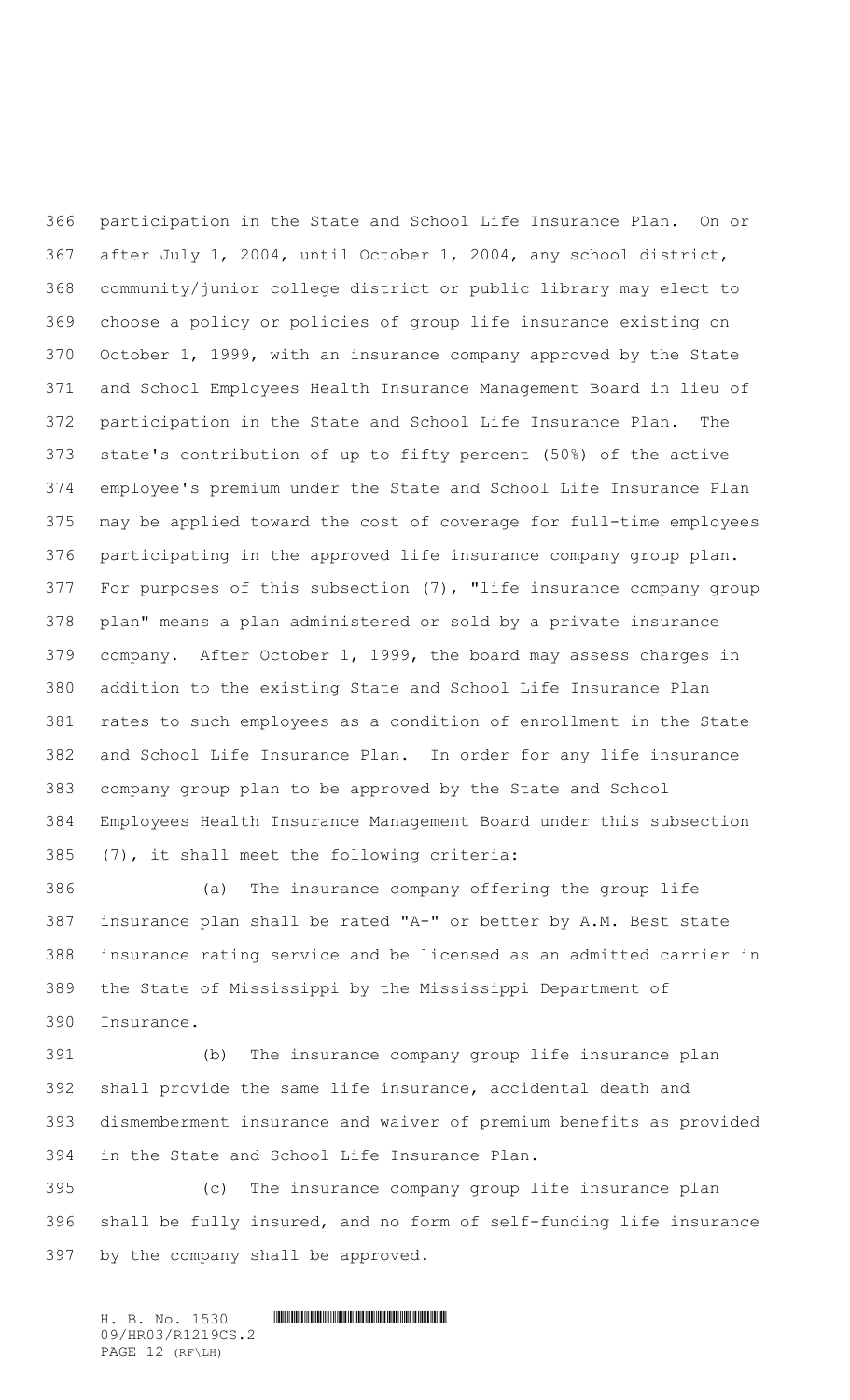(d) The insurance company group life insurance plan shall have one (1) composite rate per One Thousand Dollars (\$1,000.00) of coverage for active employees regardless of age and one (1) composite rate per One Thousand Dollars (\$1,000.00) of coverage for all retirees regardless of age or type of retiree.

 (e) The insurance company and its group life insurance plan shall comply with any administrative requirements of the State and School Employees Health Insurance Management Board. If any insurance company providing group life insurance benefits to employees under this subsection (7) fails to comply with any requirements specified in this subsection or any administrative requirements of the board, the state shall discontinue providing funding for the cost of that insurance.

 **[From and after July 1 of the year in which Section 25-11-143 becomes effective as provided in subsection (1) of Section 25-11-143, this section shall read as follows:]**

 25-15-9. (1) (a) The board shall design a plan of health insurance for state employees that provides benefits for semiprivate rooms in addition to other incidental coverages that the board deems necessary. The amount of the coverages shall be in such reasonable amount as may be determined by the board to be adequate, after due consideration of current health costs in Mississippi. The plan shall also include major medical benefits in such amounts as the board determines. The board is also authorized to accept bids for such alternate coverage and optional benefits as the board deems proper. Any contract for alternative coverage and optional benefits shall be awarded by the board after it has carefully studied and evaluated the bids and selected the best and most cost-effective bid. The board may reject all of the bids; however, the board shall notify all bidders of the rejection and shall actively solicit new bids if all bids are rejected. The board may employ or contract for such consulting or actuarial 430 services as may be necessary to formulate the plan, and to assist

H. B. No. 1530 **. HENDER SHELL AND SHELL AND SHELL AND SHELL AND SHELL AND SHELL AND SHELL AND SHELL AND SHELL AND SHELL AND SHELL AND SHELL AND SHELL AND SHELL AND SHELL AND SHELL AND SHELL AND SHELL AND SHELL AND SHELL A** 09/HR03/R1219CS.2 PAGE 13 (RF\LH)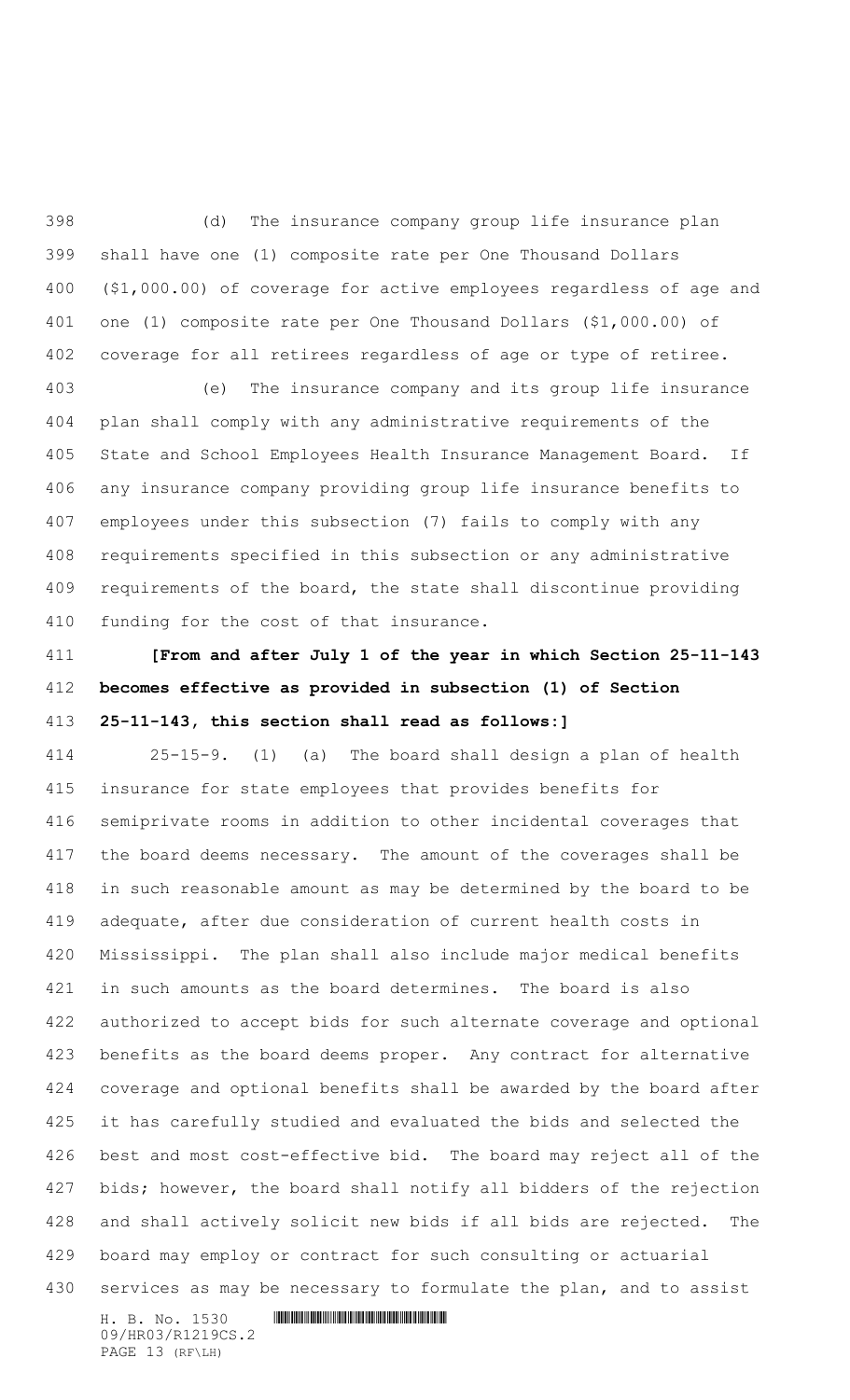the board in the preparation of specifications and in the process of advertising for the bids for the plan. Those contracts shall be solicited and entered into in accordance with Section 25-15-5. The board shall keep a record of all persons, agents and corporations who contract with or assist the board in preparing and developing the plan. The board in a timely manner shall provide copies of this record to the members of the advisory council created in this section and those legislators, or their designees, who may attend meetings of the advisory council. The board shall provide copies of this record in the solicitation of bids for the administration or servicing of the self-insured program. Each person, agent or corporation that, during the previous fiscal year, has assisted in the development of the plan or employed or compensated any person who assisted in the development of the plan, and that bids on the administration or servicing of the plan, shall submit to the board a statement accompanying the bid explaining in detail its participation with the development of the plan. This statement shall include the amount of compensation paid by the bidder to any such employee during the previous fiscal year. The board shall make all such information available to the members of the advisory council and those legislators, or their designees, who may attend meetings of the advisory council before any action is taken by the board on the bids submitted. The failure of any bidder to fully and accurately comply with this paragraph shall result in the rejection of any bid submitted by that bidder or the cancellation of any contract executed when the failure is discovered after the acceptance of that bid. The board is authorized to promulgate rules and regulations to implement the provisions of this subsection.

 The board shall develop plans for the insurance plan authorized by this section in accordance with the provisions of

Section 25-15-5.

09/HR03/R1219CS.2 PAGE 14 (RF\LH)

H. B. No. 1530 \*HR03/R1219CS.2\*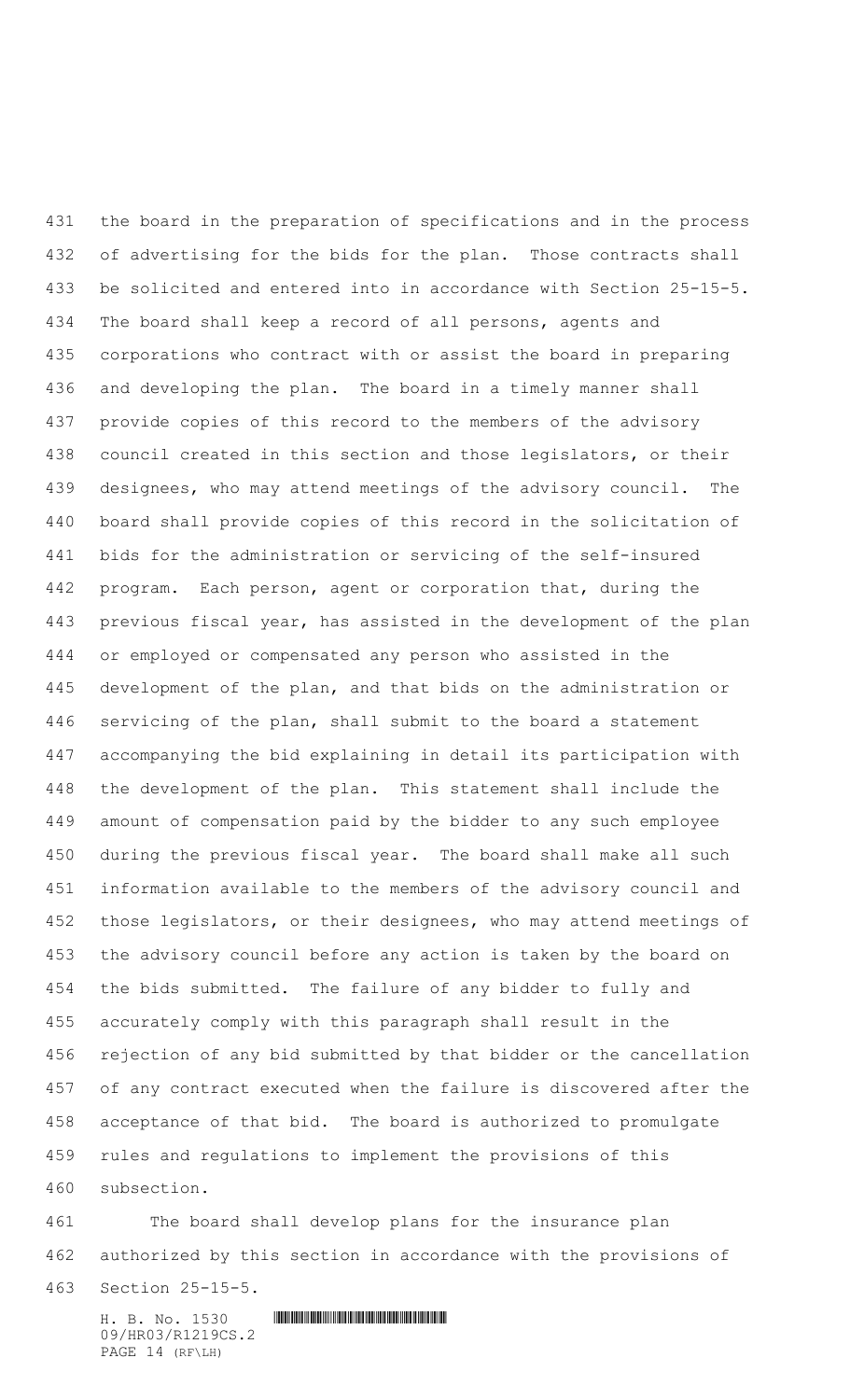Any corporation, association, company or individual that contracts with the board for the third-party claims administration of the self-insured plan shall prepare and keep on file an explanation of benefits for each claim processed. The explanation of benefits shall contain such information relative to each processed claim that the board deems necessary, and, at a minimum, each explanation shall provide the claimant's name, claim number, 471 provider number, provider name, service dates, type of services, amount of charges, amount allowed to the claimant and reason codes. The information contained in the explanation of benefits shall be available for inspection upon request by the board. The board shall have access to all claims information utilized in the issuance of payments to employees and providers.

 (b) There is created an advisory council to advise the board in the formulation of the State and School Employees Health Insurance Plan. The council shall be composed of the State Insurance Commissioner, or his designee, an employee-representative of the state institutions of higher learning appointed by the board of trustees thereof, an employee-representative of the Mississippi Department of Transportation appointed by the director thereof, an employee-representative of the State Tax Commission appointed by the Commissioner of Revenue, an employee-representative of the State Department of Health appointed by the State Health Officer, an employee-representative of the Mississippi Department of Corrections appointed by the Commissioner of Corrections, and an employee-representative of the Mississippi Department of Human Services appointed by the Executive Director of Human Services, two (2) certificated public school administrators appointed by the State Board of Education, two (2) certificated classroom teachers appointed by the State Board of Education, a noncertificated school employee appointed by the State Board of Education and a

09/HR03/R1219CS.2 PAGE 15 (RF\LH)

H. B. No. 1530 \*HR03/R1219CS.2\*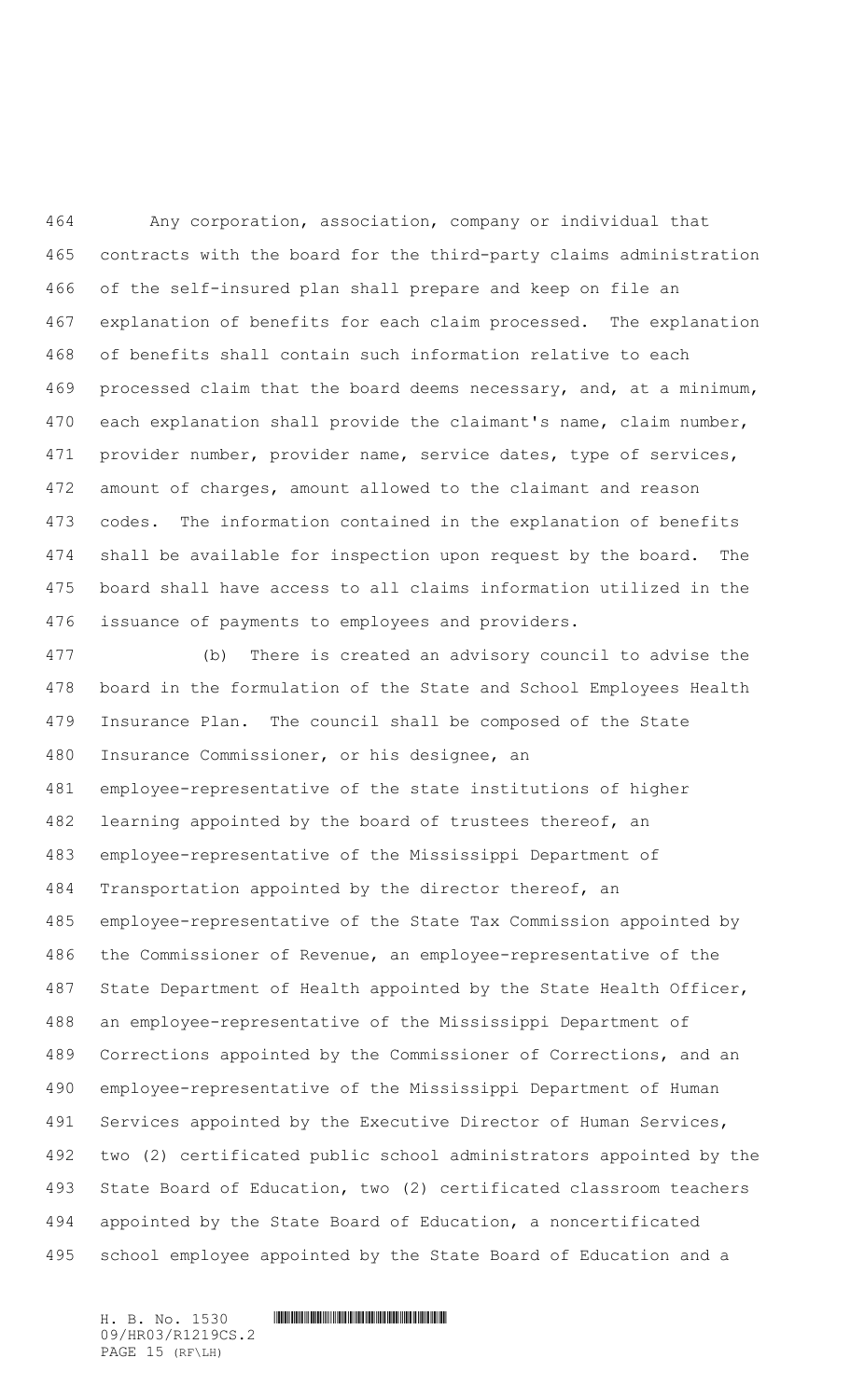community/junior college employee appointed by the State Board for Community and Junior Colleges.

 The Lieutenant Governor may designate the Secretary of the Senate, the Chairman of the Senate Appropriations Committee, the Chairman of the Senate Education Committee and the Chairman of the Senate Insurance Committee, and the Speaker of the House of Representatives may designate the Clerk of the House, the Chairman of the House Appropriations Committee, the Chairman of the House Education Committee and the Chairman of the House Insurance Committee, to attend any meeting of the State and School Employees Insurance Advisory Council. The appointing authorities may designate an alternate member from their respective houses to serve when the regular designee is unable to attend the meetings of the council. Those designees shall have no jurisdiction or vote on any matter within the jurisdiction of the council. For attending meetings of the council, the legislators shall receive per diem and expenses, which shall be paid from the contingent expense funds of their respective houses in the same amounts as provided for committee meetings when the Legislature is not in session; however, no per diem and expenses for attending meetings of the council will be paid while the Legislature is in session. No per diem and expenses will be paid except for attending meetings of the council without prior approval of the proper committee in their respective houses.

 (c) No change in the terms of the State and School Employees Health Insurance Plan may be made effective unless the board, or its designee, has provided notice to the State and School Employees Health Insurance Advisory Council and has called a meeting of the council at least fifteen (15) days before the effective date of the change. If the State and School Employees Health Insurance Advisory Council does not meet to advise the board on the proposed changes, the changes to the plan will become

09/HR03/R1219CS.2 PAGE 16 (RF\LH)

H. B. No. 1530 **. HENDER SHELL AND SHELL AND SHELL AND SHELL AND SHELL AND SHELL AND SHELL AND SHELL AND SHELL AND SHELL AND SHELL AND SHELL AND SHELL AND SHELL AND SHELL AND SHELL AND SHELL AND SHELL AND SHELL AND SHELL A**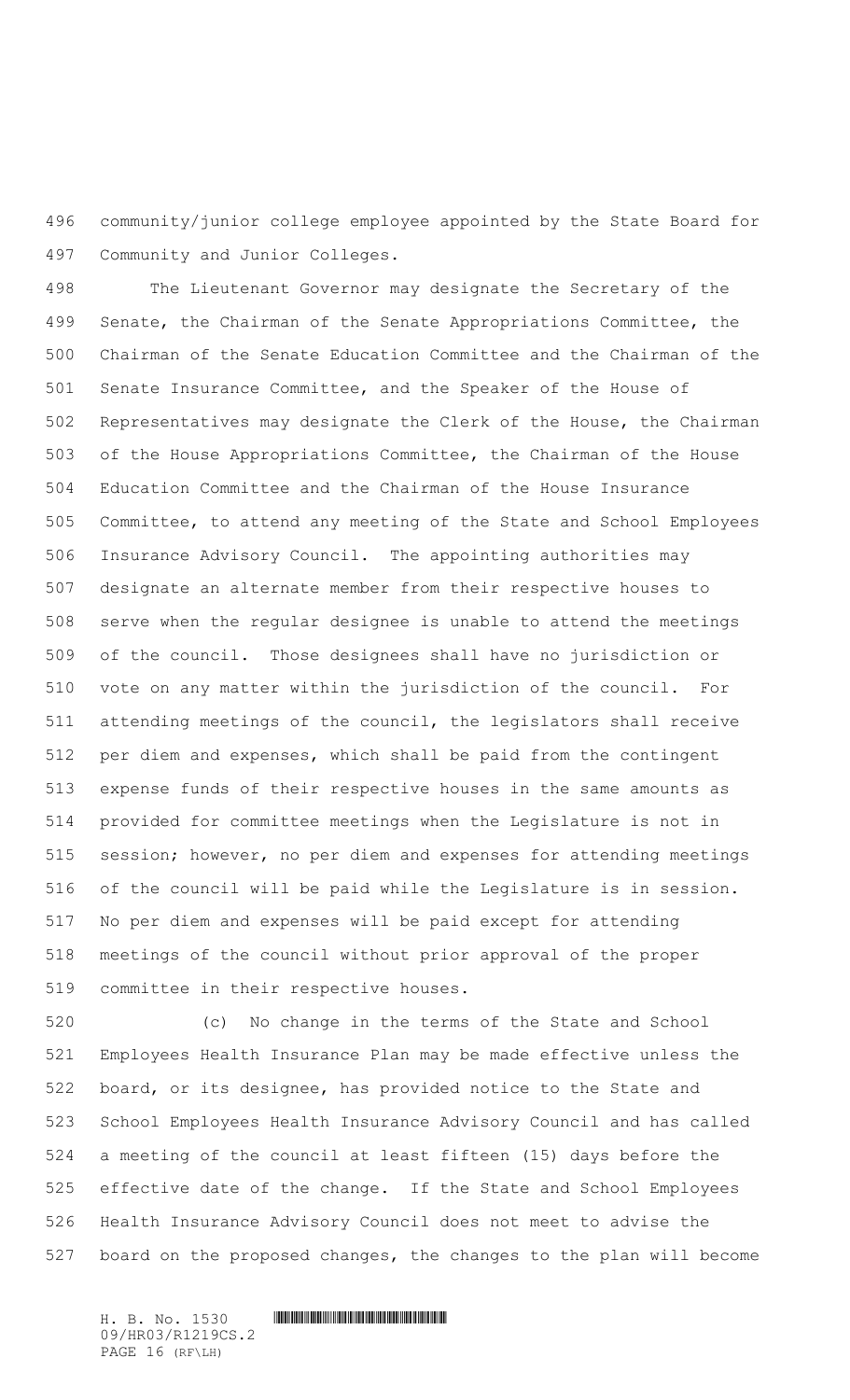effective at such time as the board has informed the council that the changes will become effective.

 (d) Lifetime maximum: The lifetime maximum amount of benefits payable under the health insurance plan for each participant is Two Million Dollars (\$2,000,000.00).

 (2) Nonduplication of benefits--reduction of benefits by Title XIX benefits: When benefits would be payable under more than one (1) group plan, benefits under those plans will be coordinated to the extent that the total benefits under all plans will not exceed the total expenses incurred.

 Benefits for hospital or surgical or medical benefits shall be reduced by any similar benefits payable in accordance with Title XIX of the Social Security Act or under any amendments thereto, or any implementing legislation.

 Benefits for hospital or surgical or medical benefits shall be reduced by any similar benefits payable by workers' compensation.

 (3) (a) Schedule of life insurance benefits--group term: The amount of term life insurance for each active employee of a department, agency or institution of the state government shall not be in excess of One Hundred Thousand Dollars (\$100,000.00), or twice the amount of the employee's annual wage to the next highest One Thousand Dollars (\$1,000.00), whichever may be less, but in no case less than Thirty Thousand Dollars (\$30,000.00), with a like amount for accidental death and dismemberment on a

twenty-four-hour basis.

 (b) Effective October 1, 1999, schedule of life insurance benefits--group term: The amount of term life insurance for each active employee of any school district, community/junior college, public library, university-based program authorized under Section 37-23-31 for deaf, aphasic and emotionally disturbed children, or any regular nonstudent bus driver shall not be in excess of One Hundred Thousand Dollars (\$100,000.00), or twice the

09/HR03/R1219CS.2 PAGE 17 (RF\LH)

H. B. No. 1530 **. HENDER SHELL AND SHELL AND SHELL AND SHELL AND SHELL AND SHELL AND SHELL AND SHELL AND SHELL AND SHELL AND SHELL AND SHELL AND SHELL AND SHELL AND SHELL AND SHELL AND SHELL AND SHELL AND SHELL AND SHELL A**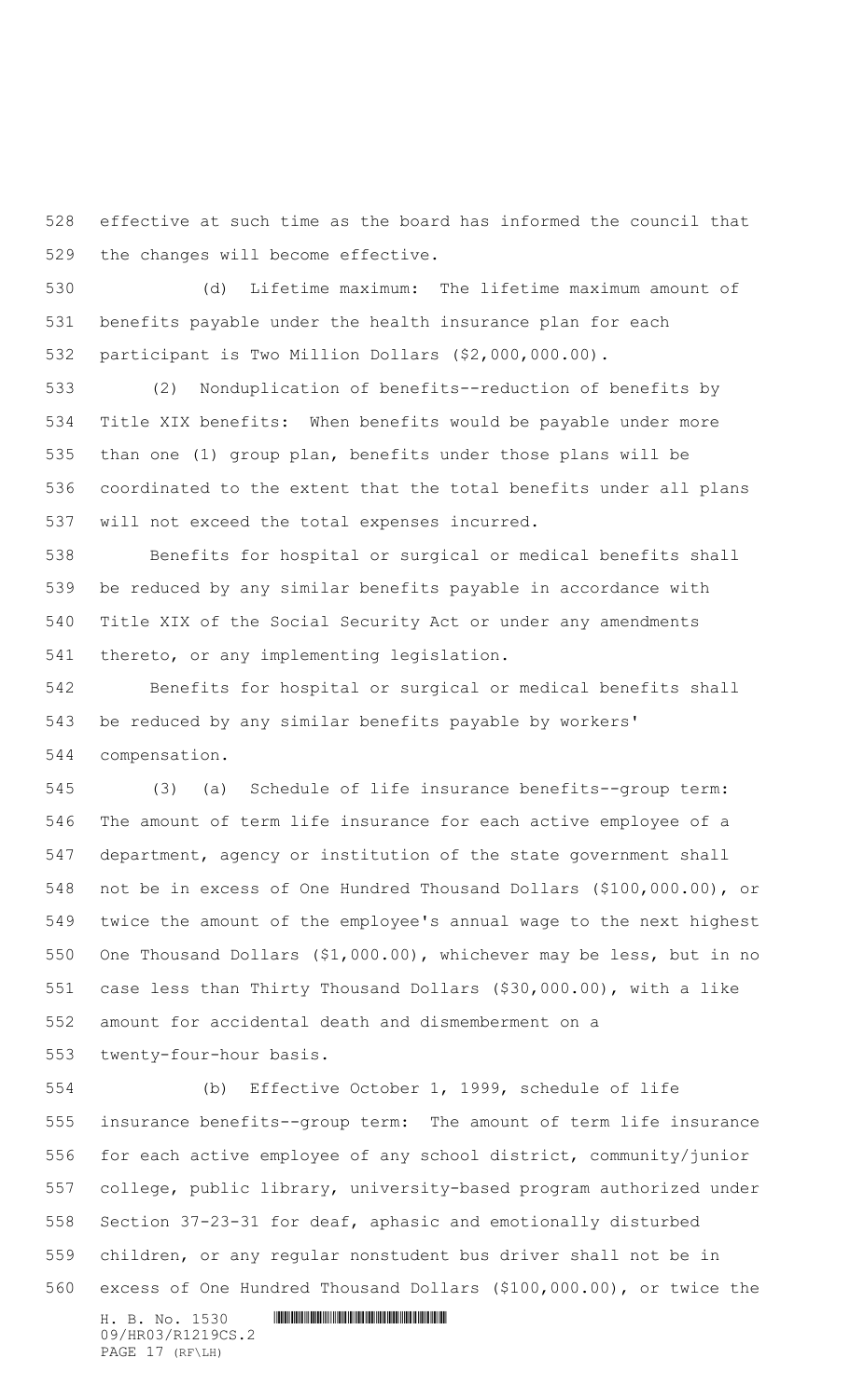amount of the employee's annual wage to the next highest One Thousand Dollars (\$1,000.00), whichever may be less, but in no case less than Thirty Thousand Dollars (\$30,000.00), with a like amount for accidental death and dismemberment on a twenty-four-hour basis. The plan will further contain a premium waiver provision if a covered employee of any school district, community/junior college, public library, university-based program authorized under Section 37-23-31 for deaf, aphasic and emotionally disturbed children, or any regular nonstudent bus driver becomes totally and permanently disabled before age sixty-five (65) years.

 (4) Any eligible employee who on March 1, 1971, was participating in a group life insurance program that has provisions different from those included in this article and for which the State of Mississippi was paying a part of the premium may, at his discretion, continue to participate in that plan. The employee shall pay in full all additional costs, if any, above the minimum program established by this article. Under no circumstances shall any individual who begins employment with the state after March 1, 1971, be eligible for the provisions of this subsection.

 (5) The board may offer medical savings accounts as defined in Section 71-9-3 as a plan option.

 (6) Any premium differentials, differences in coverages, discounts determined by risk or by any other factors shall be uniformly applied to all active employees participating in the insurance plan. It is the intent of the Legislature that the state contribution to the plan be the same for each employee throughout the state.

 (7) On October 1, 1999, any school district, community/junior college district or public library may elect to remain with an existing policy or policies of group life insurance with an insurance company approved by the State and School

H. B. No. 1530 \*HR03/R1219CS.2\* 09/HR03/R1219CS.2 PAGE 18 (RF\LH)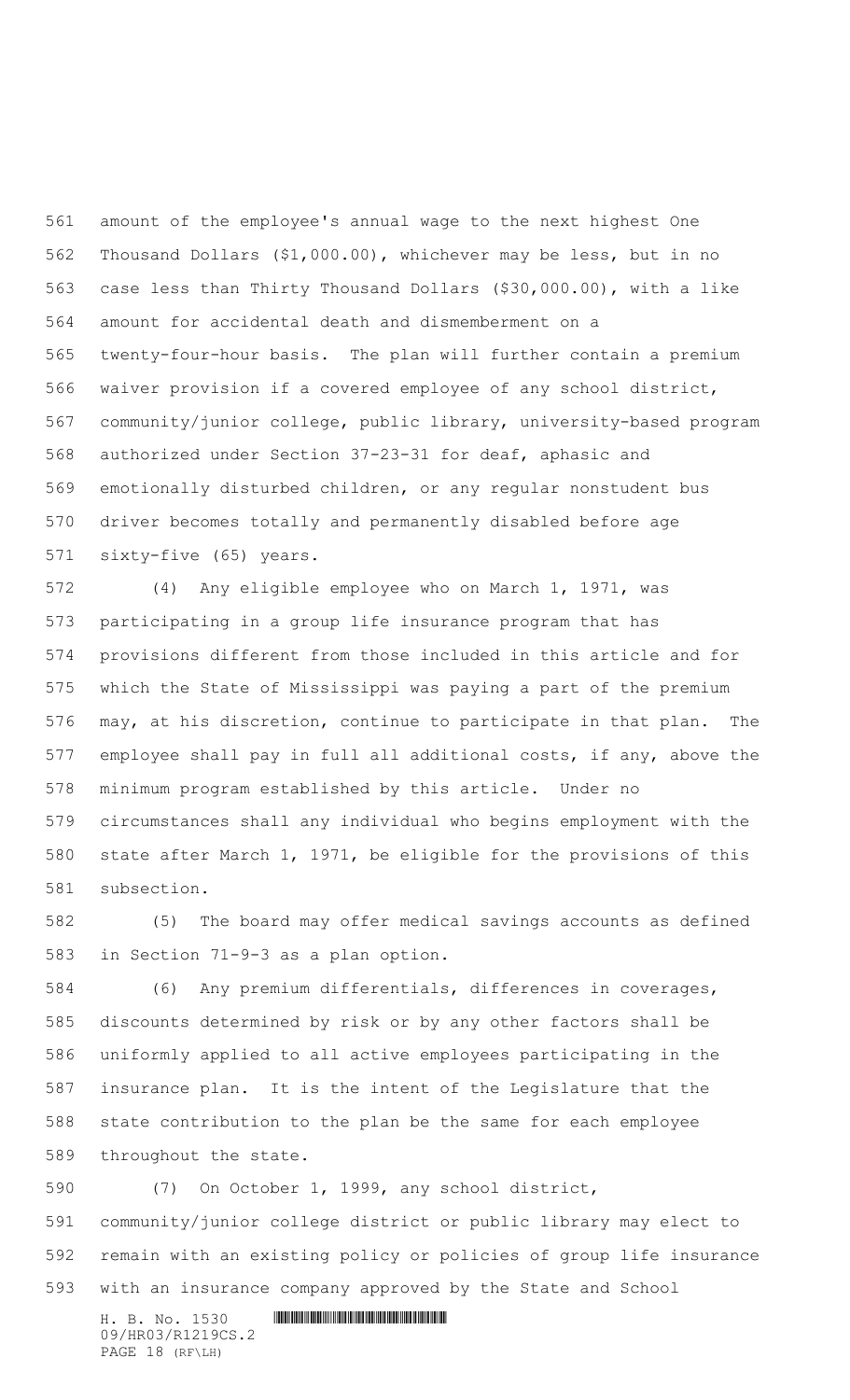Employees Health Insurance Management Board, in lieu of participation in the State and School Life Insurance Plan. On or after July 1, 2004, until October 1, 2004, any school district, community/junior college district or public library may elect to choose a policy or policies of group life insurance existing on October 1, 1999, with an insurance company approved by the State and School Employees Health Insurance Management Board in lieu of participation in the State and School Life Insurance Plan. The state's contribution of up to fifty percent (50%) of the active employee's premium under the State and School Life Insurance Plan may be applied toward the cost of coverage for full-time employees participating in the approved life insurance company group plan. For purposes of this subsection (7), "life insurance company group plan" means a plan administered or sold by a private insurance company. After October 1, 1999, the board may assess charges in addition to the existing State and School Life Insurance Plan rates to those employees as a condition of enrollment in the State and School Life Insurance Plan. In order for any life insurance company group plan to be approved by the State and School Employees Health Insurance Management Board under this subsection (7), it shall meet the following criteria:

 (a) The insurance company offering the group life insurance plan shall be rated "A-" or better by A.M. Best state insurance rating service and be licensed as an admitted carrier in the State of Mississippi by the Mississippi Department of Insurance.

 (b) The insurance company group life insurance plan shall provide the same life insurance, accidental death and dismemberment insurance and waiver of premium benefits as provided in the State and School Life Insurance Plan.

 (c) The insurance company group life insurance plan shall be fully insured, and no form of self-funding life insurance by the company shall be approved.

H. B. No. 1530 **. HENDER SHELL AND SHELL AND SHELL AND SHELL AND SHELL AND SHELL AND SHELL AND SHELL AND SHELL AND SHELL AND SHELL AND SHELL AND SHELL AND SHELL AND SHELL AND SHELL AND SHELL AND SHELL AND SHELL AND SHELL A** 09/HR03/R1219CS.2 PAGE 19 (RF\LH)